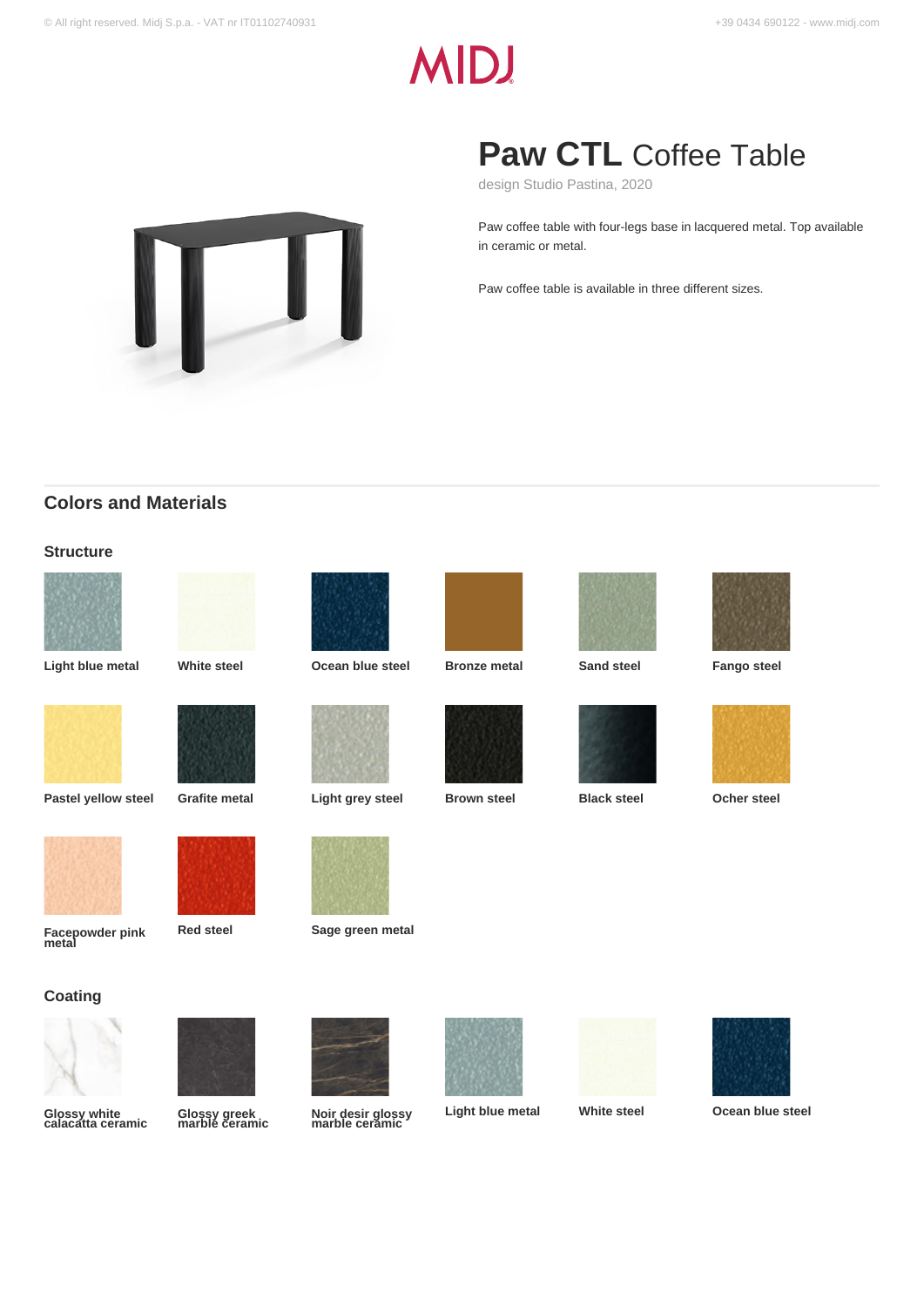| Bronze metal      | Sand steel                | Fango steel    | Pastel yellow steel      | Grafite metal | Light grey steel |
|-------------------|---------------------------|----------------|--------------------------|---------------|------------------|
|                   |                           |                |                          |               |                  |
|                   |                           |                |                          |               |                  |
|                   |                           |                |                          |               |                  |
|                   |                           |                |                          |               |                  |
| Brown steel       | <b>Black steel</b>        | Ocher steel    | Facepowder pink<br>metal | Red steel     | Sage green metal |
|                   |                           |                |                          |               |                  |
| <b>Dimensions</b> | <b>Volumetric Details</b> |                |                          |               |                  |
|                   |                           | Weight 14 Kg   |                          |               |                  |
|                   |                           | Volume 0.24 mc |                          |               |                  |
|                   |                           | Package 1      |                          |               |                  |

|                           | $A$ (cm)   | $B$ (cm)   | $C$ (cm)   |
|---------------------------|------------|------------|------------|
|                           | (inch)     | (inch)     | (inch)     |
| Paw CTL<br>(cm)<br>(inch) | 50<br>19.7 | 90<br>35.4 | 50<br>19.7 |
| Paw CTS<br>(cm)<br>(inch) | 30<br>11.8 | 90<br>35.4 | 50<br>19.7 |
| Paw CTM<br>(cm)<br>(inch) | 40<br>15.7 | 50<br>19.7 | 50<br>19.7 |

### Downloads

[.3ds Paw CTL \(zip\)](https://www.midj.com/images/uploads/resources/3d-midj-paw-h50-3ds.zip) [- https://www.midj.com/images/uploads/resources/3d-midj-paw-h50-3ds.zip](https://www.midj.com/images/uploads/resources/3d-midj-paw-h50-3ds.zip) [.dae Paw CTL \(zip\)](https://www.midj.com/images/uploads/resources/3d-midj-paw-h50-dae.zip) [- https://www.midj.com/images/uploads/resources/3d-midj-paw-h50-dae.zip](https://www.midj.com/images/uploads/resources/3d-midj-paw-h50-dae.zip) [.dxf Paw CTL \(zip\)](https://www.midj.com/images/uploads/resources/3d-midj-paw-h50-dxf.zip) [- https://www.midj.com/images/uploads/resources/3d-midj-paw-h50-dxf.zip](https://www.midj.com/images/uploads/resources/3d-midj-paw-h50-dxf.zip) [.obj Paw CTL \(zip\)](https://www.midj.com/images/uploads/resources/3d-midj-paw-h50-obj.zip) [- https://www.midj.com/images/uploads/resources/3d-midj-paw-h50-obj.zip](https://www.midj.com/images/uploads/resources/3d-midj-paw-h50-obj.zip) [.stl Paw CTL \(zip\)](https://www.midj.com/images/uploads/resources/3d-midj-paw-h50-stl.zip) [- https://www.midj.com/images/uploads/resources/3d-midj-paw-h50-stl.zip](https://www.midj.com/images/uploads/resources/3d-midj-paw-h50-stl.zip)

#### Materials Certifications

Glossy white calacatta ceramic

Ceramic tops give life to an extremely resistant top, suitable for placement in highly used environments. The properties that the ceramic tops include are high water repellency, heat resistance, scratch resistance and high durability.

#### CLEANING AND MAINTENANCE

For daily cleaning we recommend using a microfiber cloth, moistened with hot water and possibly neutral detergents, making sure to rinse them in case of use. Do not use abrasive scourers or cleaners. To remove any dried residues deposited on the surface, proceed with the use of a wooden or plastic scraper. Some types of stains, if not promptly removed, could leave a more or less visible permanent ring. In case of contact with acidic liquids (such as pure lemon juice) or highly pigmented liquids (such as red wine, coffee, Coke) remove promptly and rinse with a damp and clean cloth. The persistence of the stain over time hinders its complete removal. It is possible to use bleach to remove the most stubborn stains: with a damp cloth rub the surface for a few seconds. Most of the stains will no longer be visible within 2-3 minutes of application, then rinse with water and dry.

These tips are cleaning recommendations and do not guarantee complete stain removal.